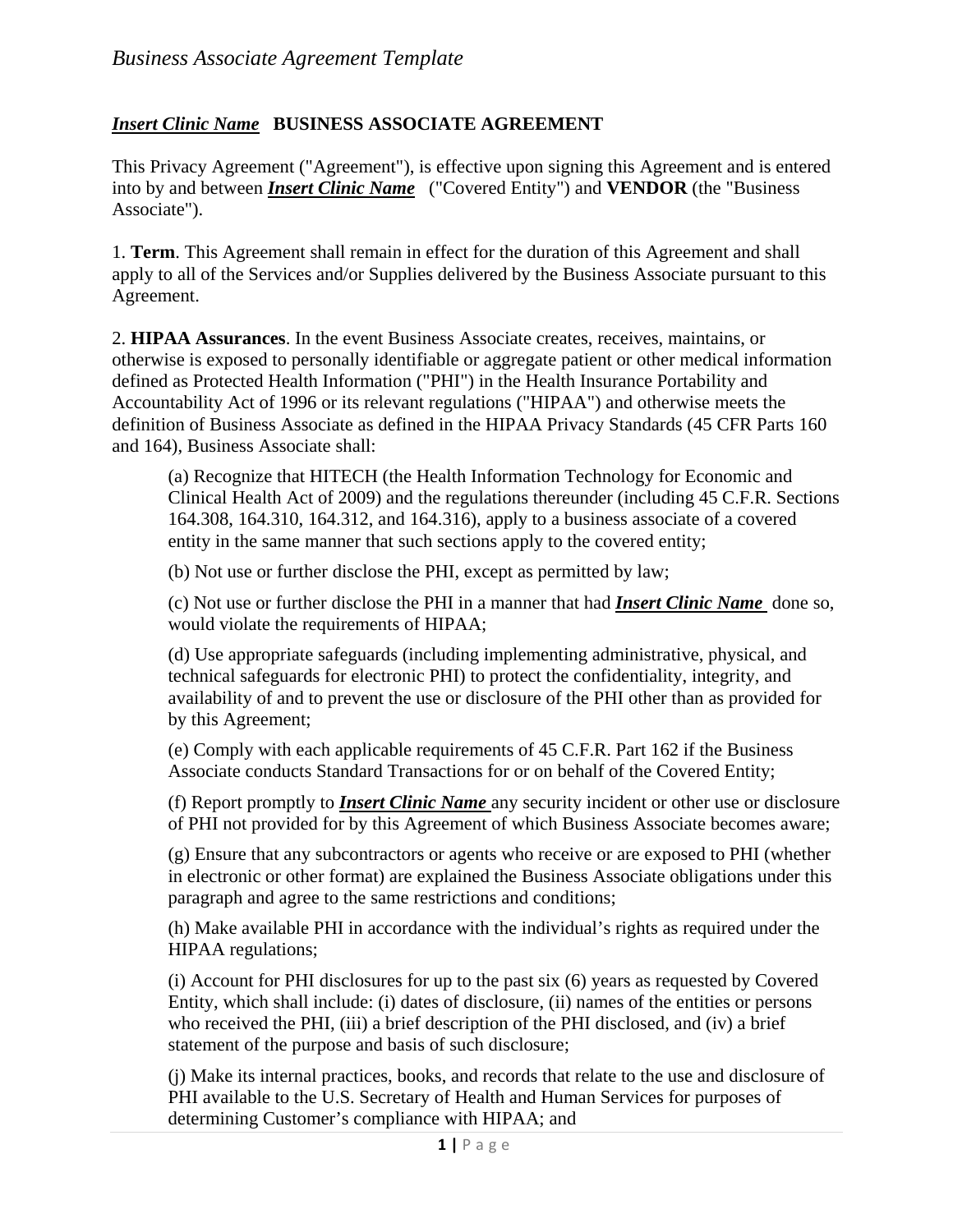(k) Incorporate any amendments or corrections to PHI when notified by Customer or enter into a Business Associate Agreement or other necessary Agreements to comply with HIPAA.

3. **Termination Upon Breach of Provisions**. Notwithstanding any other provision of this Agreement, Covered Entity may immediately terminate this Agreement if it determines that Business Associate breaches any term in this Agreement. Alternatively, Covered Entity may give written notice to Business Associate in the event of a breach and give Business Associate five (5) business days to cure such breach. Covered Entity shall also have the option to immediately stop all further disclosures of PHI to Business Associate if Covered Entity reasonably determines that Business Associate has breached its obligations under this Agreement. In the event that termination of this Agreement and the Agreement is not feasible, Business Associate hereby acknowledges that the Covered Entity shall be required to report the breach to the Secretary of the U.S. Department of Health and Human Services, notwithstanding any other provision of this Agreement or Agreement to the contrary.

4. **Return or Destruction of Protected Health Information upon Termination**. Upon the termination of this Agreement, unless otherwise directed by Covered Entity, Business Associate shall either return or destroy all PHI received from the Covered Entity or created or received by Business Associate on behalf of the Covered Entity in which Business Associate maintains in any form. Business Associate shall not retain any copies of such PHI. Notwithstanding the foregoing, in the event that Business Associate determines that returning or destroying the Protected Health Information is infeasible upon termination of this Agreement, Business Associate shall provide to Covered Entity notification of the condition that makes return or destruction infeasible. To the extent that it is not feasible for Business Associate to return or destroy such PHI, the terms and provisions of this Agreement shall survive such termination or expiration and such PHI shall be used or disclosed solely as permitted by law for so long as Business Associate maintains such Protected Health Information.

5. **No Third Party Beneficiaries**. The parties agree that the terms of this Agreement shall apply only to themselves and are not for the benefit of any third party beneficiaries.

6. **De-Identified Data**. Notwithstanding the provisions of this Agreement, Business Associate and its subcontractors may disclose non-personally identifiable information provided that the disclosed information does not include a key or other mechanism that would enable the information to be identified.

7. **Amendment.** Business Associate and Covered Entity agree to amend this Agreement to the extent necessary to allow either party to comply with the Privacy Standards, the Standards for Electronic Transactions, the Security Standards, or other relevant state or federal laws or regulations created or amended to protect the privacy of patient information. All such amendments shall be made in a writing signed by both parties.

8. **Interpretation**. Any ambiguity in this Agreement shall be resolved in favor of a meaning that permits Covered Entity to comply with the then most current version of HIPAA and the HIPAA privacy regulations.

9. **Definitions**. Capitalized terms used in this Agreement shall have the meanings assigned to them as outlined in HIPAA and its related regulations.